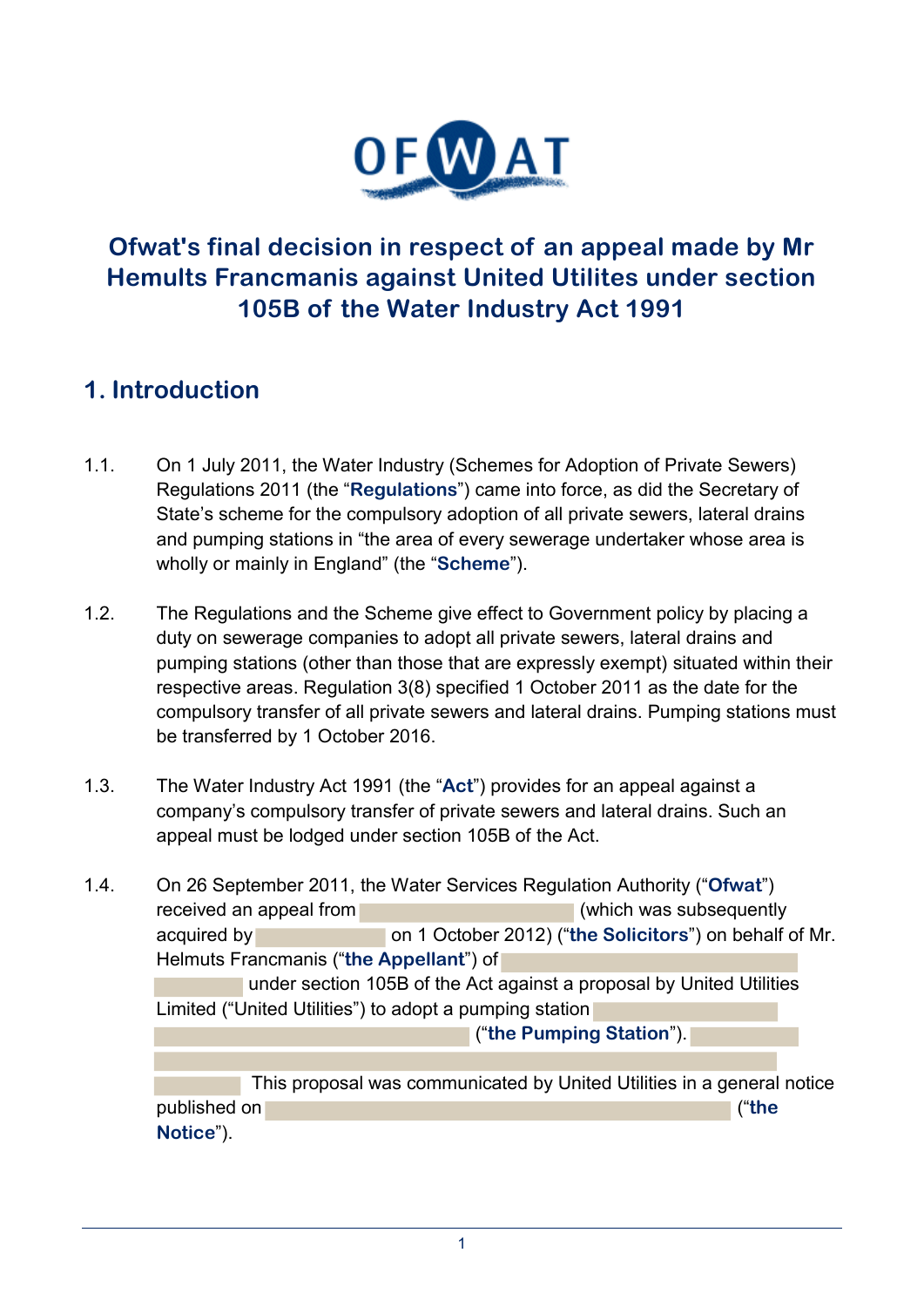- 1.5. This appeal is on the ground that the adoption of the Pumping Station would result in serious detriment to the Appellant. This is for the Appellant to demonstrate.
- 1.6. This document sets out Ofwat's final decision. It takes into account comments from both parties on our draft decision issued on 11 April 2014. It is structured as follows:
	- i. The factual background (at part 2),
	- ii. Ofwat's procedure (at part 3),
	- iii. Representations on the draft decision (at part 4),
	- iv. The issues to be decided (at part 5); and,
	- v. Ofwat's final decision (at part 6).

# **2. Factual background**

## **The parties**

- 2.1. The **Contract Contract Contract Contract Contract Contract Contract Contract Contract Contract Contract Contract Contract Contract Contract Contract Contract Contract Contract Contract Contract Contract Contract Contr** Solicitors have contacted and provided information to Ofwat on behalf of the Appellant.
- 2.2. United Utilities is a water and sewerage undertaker appointed under the Act. It owns the public sewers in the vicinity of the

## **The location of the Pumping Station**

2.3. The Pumping Station is on the Appellant's development site (the "**Site**"). A plan attached at annex A (the "**Plan**") shows the approximate location of the Pumping Station, edged in red, on the Site.

## **Chronology of key events**

- 2.4. The Appellant has planning permission to build 33 dwellings on the Site. At the time of the draft decision, 14 dwellings had been completed, with 13 of these occupied.
- 2.5. The Appellant installed the Pumping Station, at a cost of £250,000, as part of the sewerage infrastructure network serving the Site. It is understood that the Pumping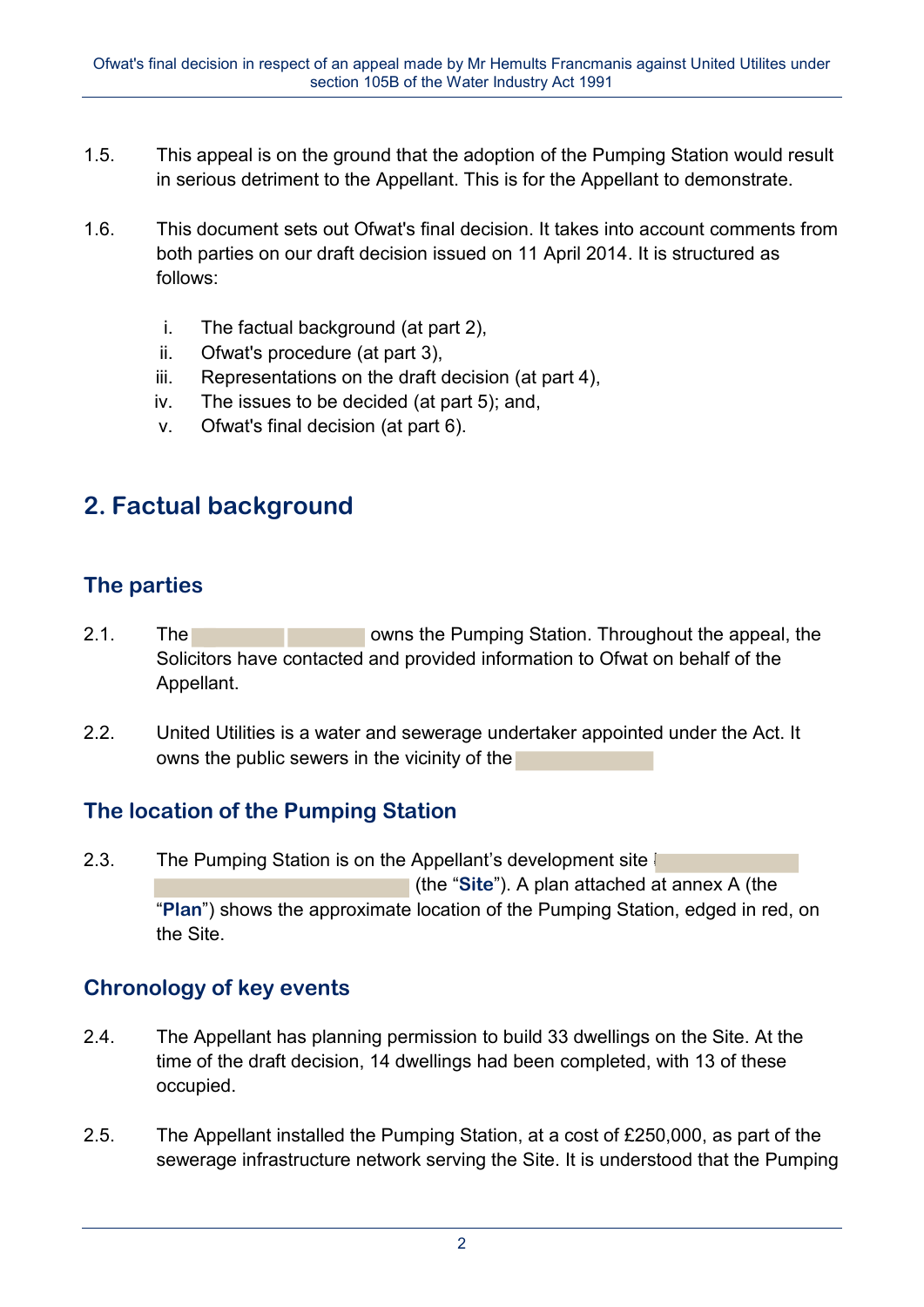Station has the capacity to serve 33 dwellings only. The cost of the build was high because of the specification required by United Utilities and

- 2.6. The Appellant and United Utilities signed a section 104 agreement on 22 August 2006 ("**the Agreement**") which committed the latter to adopting, once completed, the foul sewer, the Pumping Station and rising main (but excluding the surface water sewer) on the Site, provided the conditions set out in the Agreement were met.
- 2.7. On 28 July 2011, United Utilities published the Notice setting out its proposal to exercise its power under the Regulations to adopt any pumping station - this includes the Pumping Station - within its area of operation on 1 October 2016. The Notice also included another proposal to adopt any private sewer or lateral drain within United Utilities' area on 1 October 2011.
- 2.8. On 2 August 2011, the Solicitors wrote to Ofwat to register the Appellant's objection to the proposed adoption of the Pumping Station by United Utilities.
- 2.9. On the 23 September 2011, the Solicitors submitted an appeal on the Appellant's behalf under section 105B of the Act against the proposed adoption of the Pumping Station, the sewers and the lateral drains serving the Site by United Utilities. The Solicitors later confirmed that the appeal related solely to the transfer of the Pumping Station.

## **The Appellant's submissions**

- 2.10. The Appellant considers that the compulsory transfer of the Pumping Station would cause serious detriment because:
	- i. He had hoped to recover at least some of the cost of the installation of the Pumping Station from the sale of the dwellings which are being developed on the Site. Market forces have not allowed him to build the cost of the Pumping Station into the sale price of the dwellings. If the adoption went ahead he would not be able to recover the cost from the would-be purchasers of the dwellings on the Site. The Appellant also queries whether the transfer of the Pumping Station would be fair because the Agreement was in place prior to the Regulations coming into force ("**the Loss of Investment**").
	- ii. The Pumping Station cost a lot of money to build and the Appellant considers that the Site should benefit rather than neighbouring third parties who have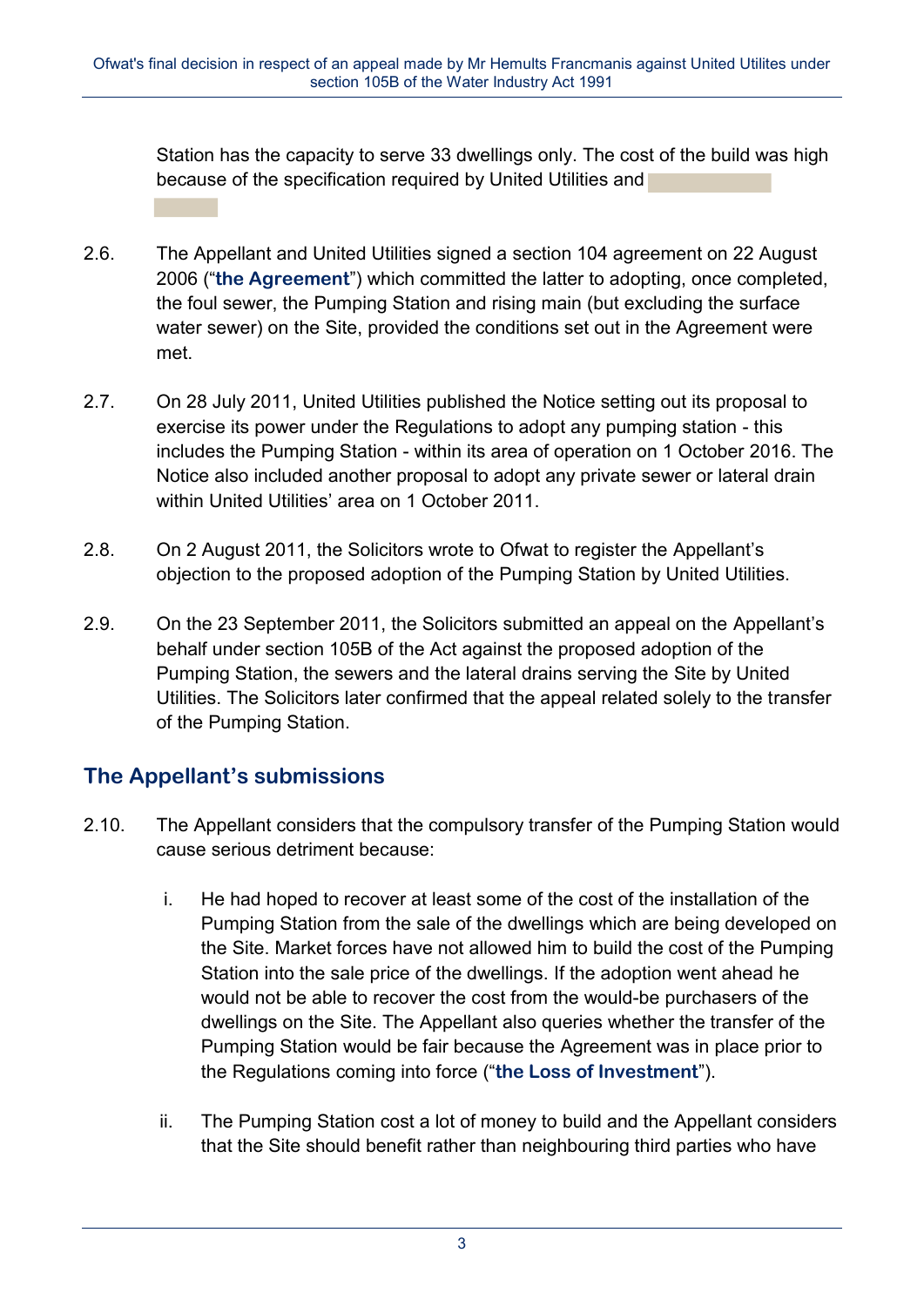not contributed to the cost. The capacity of the Pumping Station will be fully used by the dwellings on the Site once it is completed. If it transferred the Appellant would not be able to prevent neighbouring developments from using the Pumping Station; he is concerned that the capacity of the Pumping Station would be reached before the development of the Site was complete ("the Loss of Exclusive Use").

2.11. The Appellant stated on the appeal form that he did not believe that the serious detriment on the transfer of the Pumping Station could be mitigated. However, he does indicate that it is his intention that the Pumping Station should ultimately be adopted because its running costs, which he currently pays for (rather than charging the residents of the Site), will increase over time. The Appellant considers, however, that transfer should only occur after the development of the Site has been completed (in at least 10 years' time) and the capacity of the Pumping Station has been reached.

# **3. Ofwat's Procedure**

Ofwat has considered the information necessary to make a decision. In particular:

- 3.1. On 23 September 2011, Ofwat received a completed appeal form and supporting evidence from the Solicitor.
- 3.2. On 14 December 2011, Ofwat asked the Solicitors for full details of the timing of the current (and where appropriate subsequent) phase of development of the Site as well as any other additional relevant information about the development. The Solicitors responded on 16 December 2011.
- 3.3. On 13 September 2013, Ofwat sought clarification from the Solicitor as to how the Appellant had proposed to recover the cost of the Pumping Station prior to the Scheme and why the same method could not be used in the event the transfer took place. Ofwat also sought clarification about which proposed asset transfer was being appealed.
- 3.4. On 24 September 2013, Ofwat queried with United Utilities whether it had given any assurances to the Appellant that the Pumping Station would not transfer until all of the dwellings on the Site had been sold. If such assurances had been given, how these would affect its statutory duty to adopt.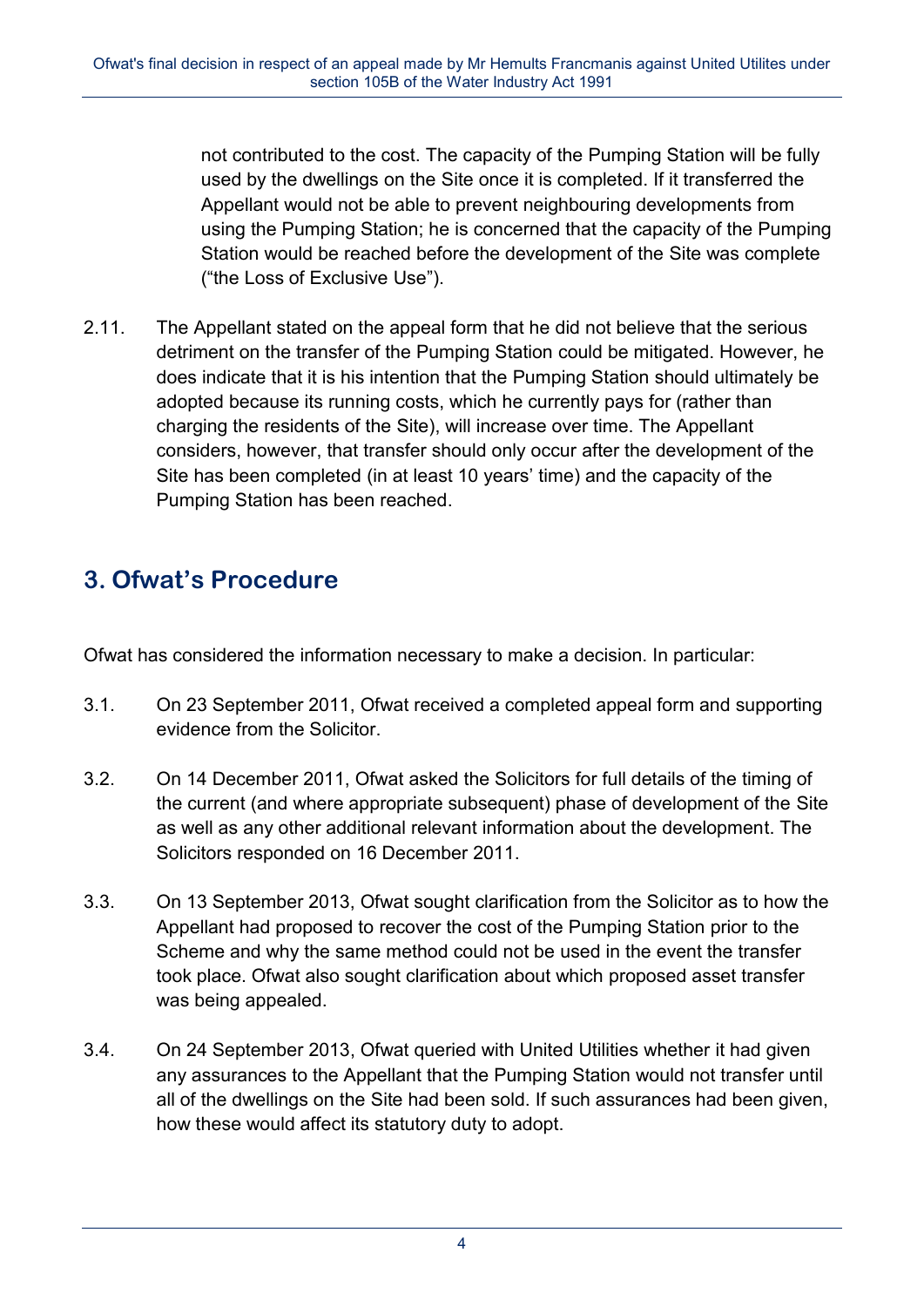- 3.5. On 8 October 2013, United Utilities confirmed that:
	- i. the Agreement existed but it did not have records of any assurances outside of the Agreement;
	- ii. none of the transfer provisions in the Agreement had been in effect when the Regulations came into force in October 2011 because the Site was still under construction. However both the foul sewer and the surface water sewer on the Site transferred to United Utilities on 1 October 2011 under the Regulations and the Scheme.
- 3.6. On 30 October 2013, Ofwat asked for further information from the Appellant relating to the recuperation of the cost of the Pumping Station, and whether any agreements are in place with third parties for the use of the Pumping Station.
- 3.7. The Solicitors' answers prompted Ofwat to ask further questions. These were issued on 23 January 2014 and related to the progress of building on the Site, the cost of the Pumping Station and how this could be recouped, when the Appellant considered transfer could take place and what neighbouring developments are taking place which could impact on the Pumping Station. The Solicitors responded on 7 February 2014.
- 3.8. On 26 February 2014, United Utilities confirmed that the Pumping Station has capacity to serve 33 dwellings. The Site is still under development and the Appellant has not requested that United Utilities adopt the Pumping Station to date. If another developer requested permission to connect to the Pumping Station then an assessment of capacity would be undertaken and if any changes in capacity were required to accommodate a new development this would be at United Utilities' expense. It was also confirmed that the Agreement remains valid until the Pumping Station vests in United Utilities, either once the Appellant requests United Utilities to adopt it or on 1 October 2016, whichever is sooner.
- 3.9. On 7 March 2014, United Utilities confirmed that on transfer it will maintain capacity at the Pumping Station for the dwellings on the Site at all times, whether already built or yet to be built, up to and including the proposed 33 properties (with no discharge restrictions) as envisaged under the Agreement. Capacity will be maintained irrespective of any other developments in the vicinity, and if any upgrade to the Pumping Station was required to increase capacity to serve other developments, this would be funded by United Utilities.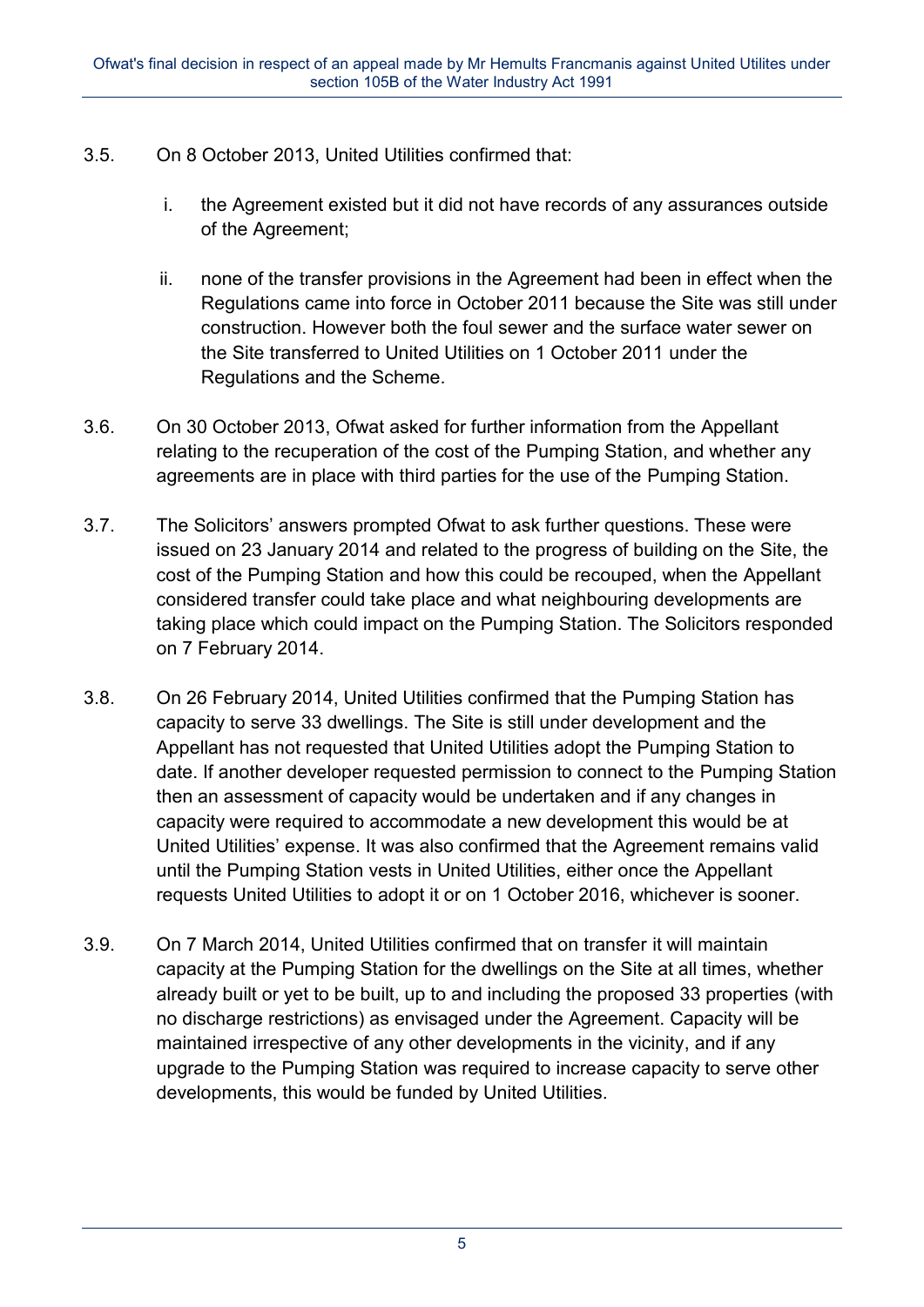# **4. Representations on the draft decision**

- 4.1. On 11 April 2014, Ofwat issued its draft decision to the Appellant and United Utilities for their consideration. Ofwat received a response from United Utilities on 9 May 2014 confirming that it had no representations to make. However, on 18 July 2014, it clarified its position on how any upgrade to increase capacity at the Pumping Station after the Pumping Station had transferred would be funded. The Solicitor made representations on behalf of the Appellant via email on 3 June 2014 to which he added further clarity on 16 June 1014. The Appellant's representations and United Utilities clarification are detailed below.
- 4.2. The Appellant raised the following points which we address in section 6 below:

#### **i. Safeguarding the capacity of the Pumping Station**

In addition to the 33 houses being built on the Site, the Appellant is in the process of applying for planning permission to build (in two phases) approximately 45 more houses on adjacent land, which has been included in the Local Plan as land suitable for housing ("**the New Development**"). The New Development is not expected to start before the development of the Site is completed. The Appellant believes that the capacity of the Pumping Station should also be safeguarded for the New Development following adoption, whereupon it should be upgraded at the expense of United Utilities at such time as the New Development comes to fruition.

#### **ii.** Financial compensation – Loss of Investment

The Pumping Station was built out of necessity (the Appellant informed us that he was unable to connect to the existing sewer network) in order to provide a sewage system to serve the Site. The high cost of the Pumping Station was due to the exacting standards the approving authorities required it to be built to as well as the high cost of the pumping machinery.

Moreover, the land where the Pumping Station is located was potential development land for housing. That portion of land has now lost value because it is no longer available for housing which could have yielded profit.

Through the unavoidable need for the construction of the Pumping Station, the Appellant has suffered indirect financial loss. He believes it is appropriate for him to receive an appropriate level of financial compensation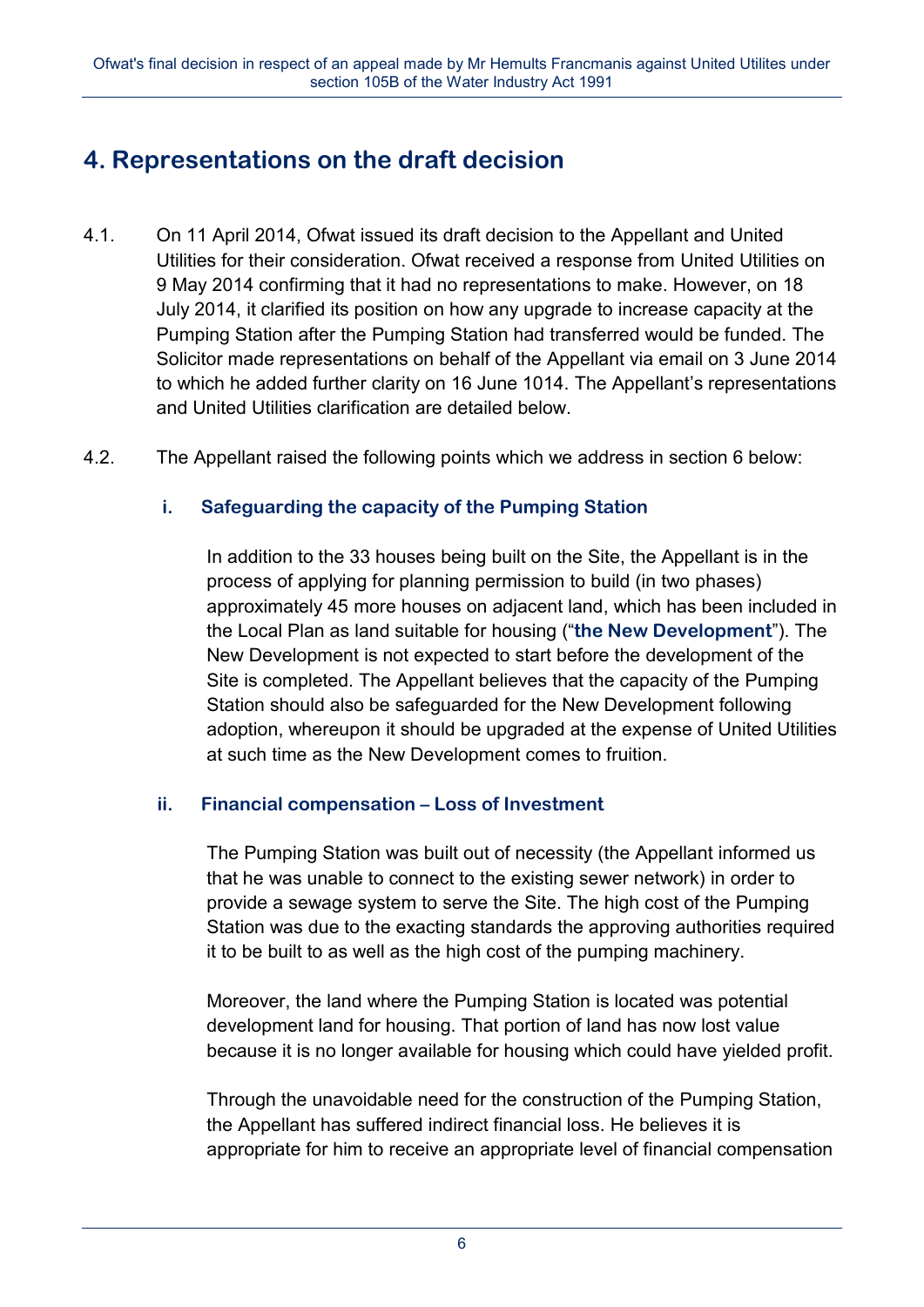for this loss.

#### **iii. The timing of the Adoption**

In order to protect the significant investment in the Pumping Station, the adoption should not take place at any time prior to October 2016, whether under the Notice or the Agreement. Ofwat should amend its draft decision conclusion<sup>1</sup> to state that: '... United Utilities shall not adopt the Pumping Station until the date specified in the Notice, irrespective of the terms of the Agreement.'

- 4.3. United Utilities clarified that after the transfer of the Pumping Station (either through the Agreement or the Scheme) it would take responsibility for maintaining the Pumping Station to make it fit for purpose. However, if it received a request from a developer to connect a development (including the New Development) other than the Site to the Pumping Station and this would require United Utilities to upgrade the Pumping Station, it would seek to recover the costs of the upgrade from that developer.
- 4.4. Ofwat has not sought to respond to every point made by the Appellant in his submissions and representations in advance of making this final decision. Ofwat is satisfied that it has sufficient information to issue a final decision.

## **5. The issues to be decided**

<u>.</u>

- 5.1. Section 105(B)(3)(a) of the Act, allows a person to appeal against a company's compulsory adoption of pumping stations on two grounds:
	- i. that the sewerage company is not under a duty to adopt it; or
	- ii. that the adoption would result in serious detriment to the Appellant.
- 5.2. Ofwat is satisfied that the Pumping Station is not exempt from the Scheme and therefore United Utilities has a duty to adopt it.

<sup>&</sup>lt;sup>1</sup> Subject to any representations received in response to this draft decision, Ofwat concludes that United Utilities should adopt the Pumping Station under the terms of the Agreement or with effect from the date specified in the Notice, whichever is earlier.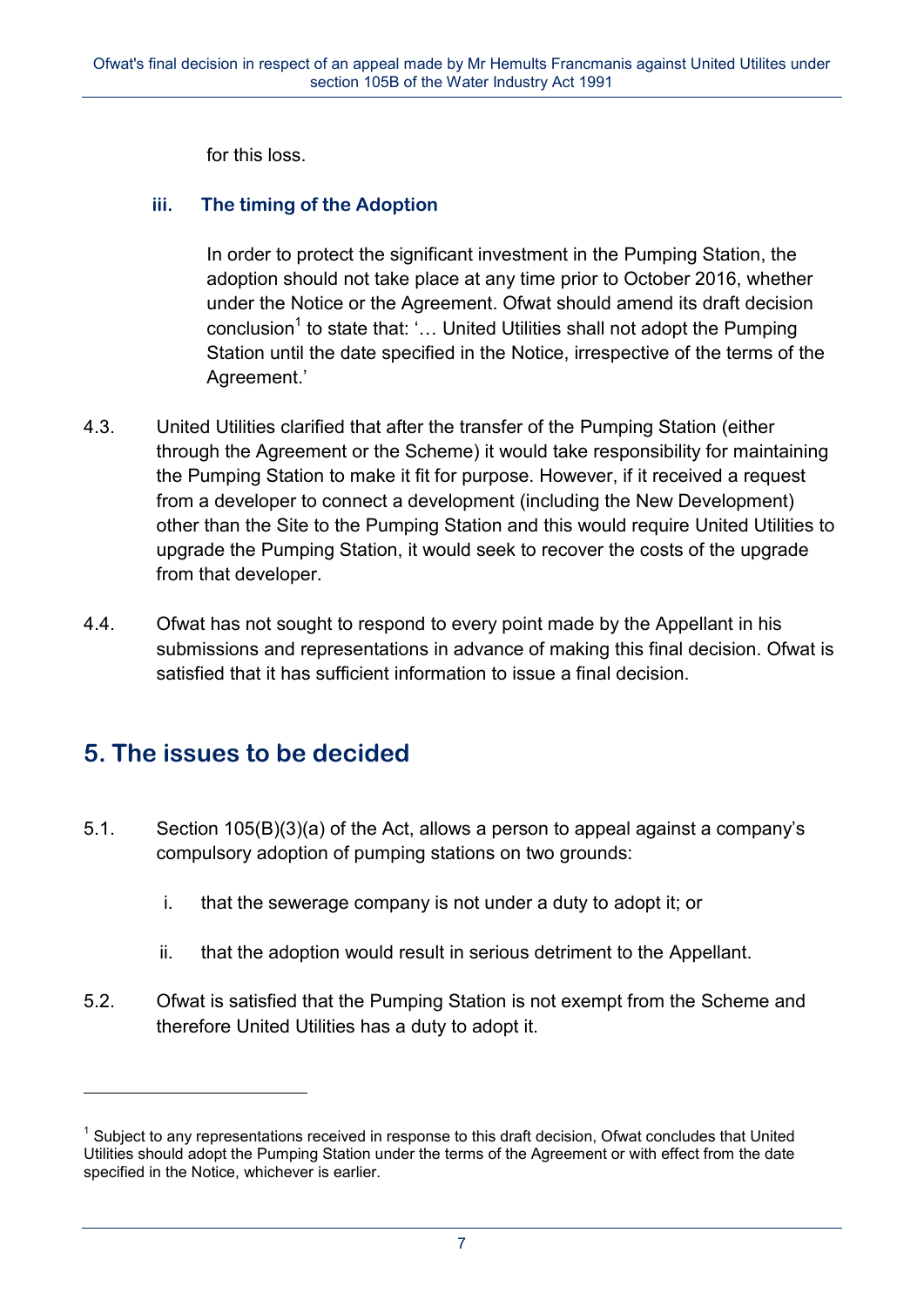5.3. The issue to be decided, therefore, is whether the proposed transfer of the Pumping Station would result in serious detriment to the Appellant.

# **6. Ofwat's final decision**

- 6.1. As set out at paragraph 1 above, the Regulations and the Scheme apply to private sewers, lateral drains and pumping stations. Section 3(8)(b) of the Regulations provides that in the case of a pumping station, the date of vesting must be no later than 1 October 2016, except where a relevant appeal is outstanding.
- 6.2. A pumping station pumps sewage under pressure from one point to another through a rising main. A rising main is a type of drain or sewer through which foul sewage and/or surface water runoff is pumped from a pumping station to join with the main sewerage system. The Regulations define 'pumping station' as "that part of a sewer or lateral drain which is a pumping station used or intended to be used in connection with that sewer or lateral drain, and includes the rising main."

## **Serious detriment**

6.3. The Appellant considers that the transfer of the Pumping Station would be seriously detrimental to him. He provided his reasons in his submissions and his representations (see paragraph 2.10 and 4.2). Each of these is considered below.

## **Loss of Investment**

- 6.4. The Appellant has informed Ofwat that "the development has progressed slowly and until all of the units are built and sold [he] will not have recovered the cost [of the Pumping Station]". This suggests to Ofwat that the Appellant's ability to recover the cost of his investment does not primarily depend on the transfer or otherwise of the Pumping Station but on the sale of all the dwellings on the Site.
- 6.5. Ofwat has not been provided with any evidence which suggest that the transfer of the Pumping Station to United Utilities will hinder the construction of any of the remaining dwellings on the Site. Further, it is not clear to Ofwat that, at some point in the future, once all the dwellings have been built and sold, the cost associated with the construction of the Pumping Station could not have been recovered.
- 6.6. The Appellant states that market forces have not allowed him to build the cost of the Pumping Station into the selling price of the dwellings on the Site. However the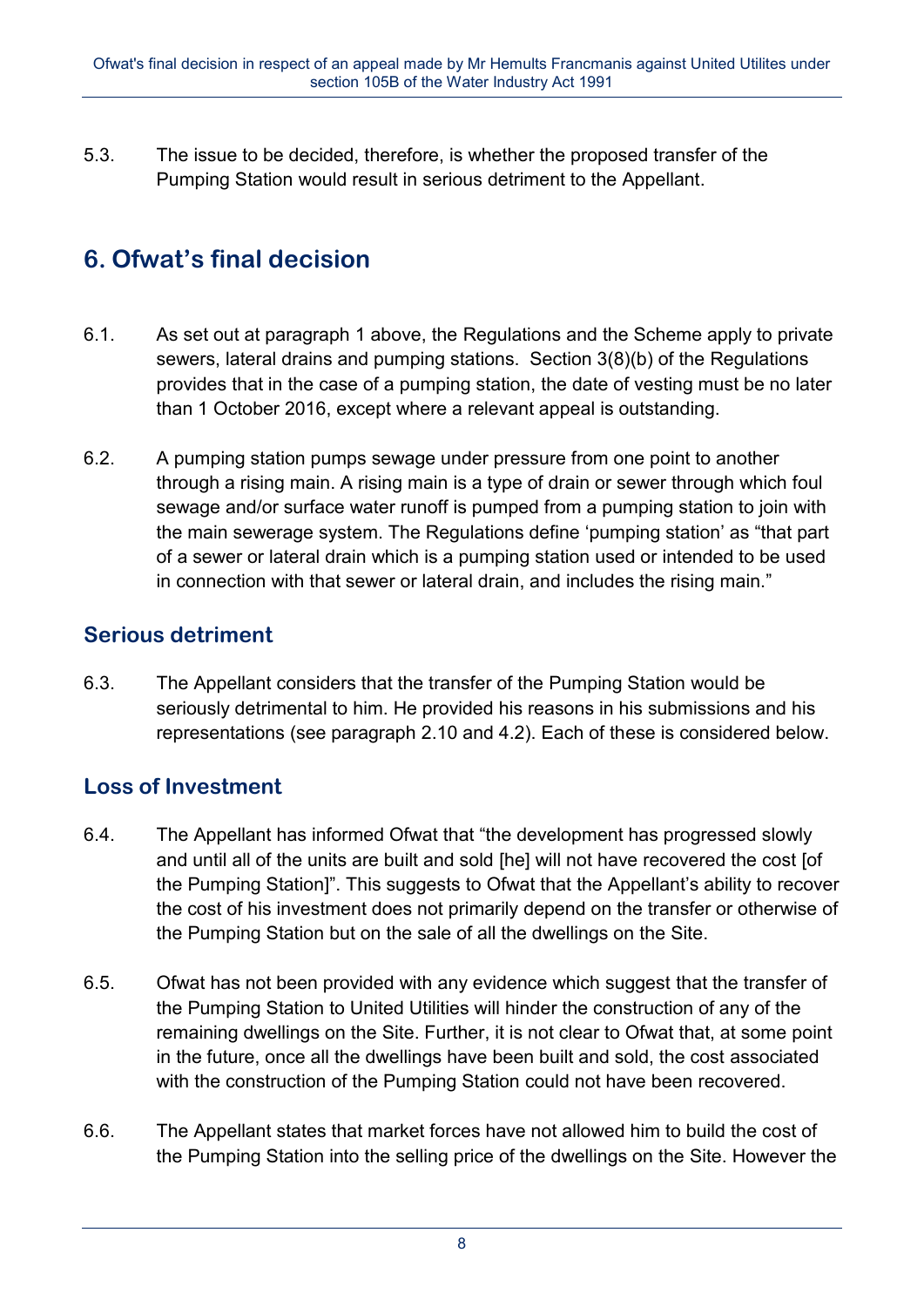condition of the housing market is not relevant to the adoption of sewerage infrastructure.

- 6.7. The Appellant also queries whether the transfer of the Pumping Station is fair given that the Agreement was in place prior to the commencement of the Regulations. The Regulations take account of the fact that section 104 agreements may be in place when they came into force. Vesting under the Regulations should take place on the date specified in the agreement or pursuant to the Scheme (1 October 2016), whichever is earlier. Ofwat believes that because the Regulations take into account the fact that section 104 agreements could have been in place, we do not consider that it would be 'unfair' for the Pumping Station to transfer because the Agreement was in place.
- 6.8. Based on the analyses in paragraphs 6.4 to 6.7, Ofwat does not accept that the adoption of the Pumping Station would hinder the recovery of costs associated with the construction of the Pumping Station. It therefore does not consider that the 'Loss of Investment' amounts to serious detriment.

## **Loss of Exclusive Use**

- 6.9. The Appellant has built and paid for the Pumping Station and has informed us that it only has the capacity to serve 33 dwellings. This has been confirmed by United Utilities. As detailed above, the Appellant wants it to serve the Site exclusively due to the limitation on capacity. The Appellant considers that it could take up to 10 years to complete the development of the Site, and therefore for the Pumping Station to reach full capacity.
- 6.10. In this instance the Appellant has built the Pumping Station to serve the Site, at considerable expense. It is understood that a development is taking place nearby and although Ofwat is not privy to the details surrounding that build, it believes that the Appellant has raised legitimate commercial concerns regarding the future capacity of the Pumping Station and the impact that this could have on the development of the Site. Ofwat believes that a loss of capacity of the Pumping Station could be detrimental to the Appellant in as much as it would impact on the development of the Site.
- 6.11. However, Ofwat notes United Utilities' confirmation that it will maintain capacity at the Pumping Station for the planned 33 dwellings on the Site whether built, under construction or not yet built, (see paragraphs 3.8 and 3.9). Ofwat therefore considers that the Appellant should be able to complete the development of the Site, at his own pace, without concern about the capacity of the Pumping Station. Provided that the condition detailed at paragraph 6.20-6.21 is complied with, Ofwat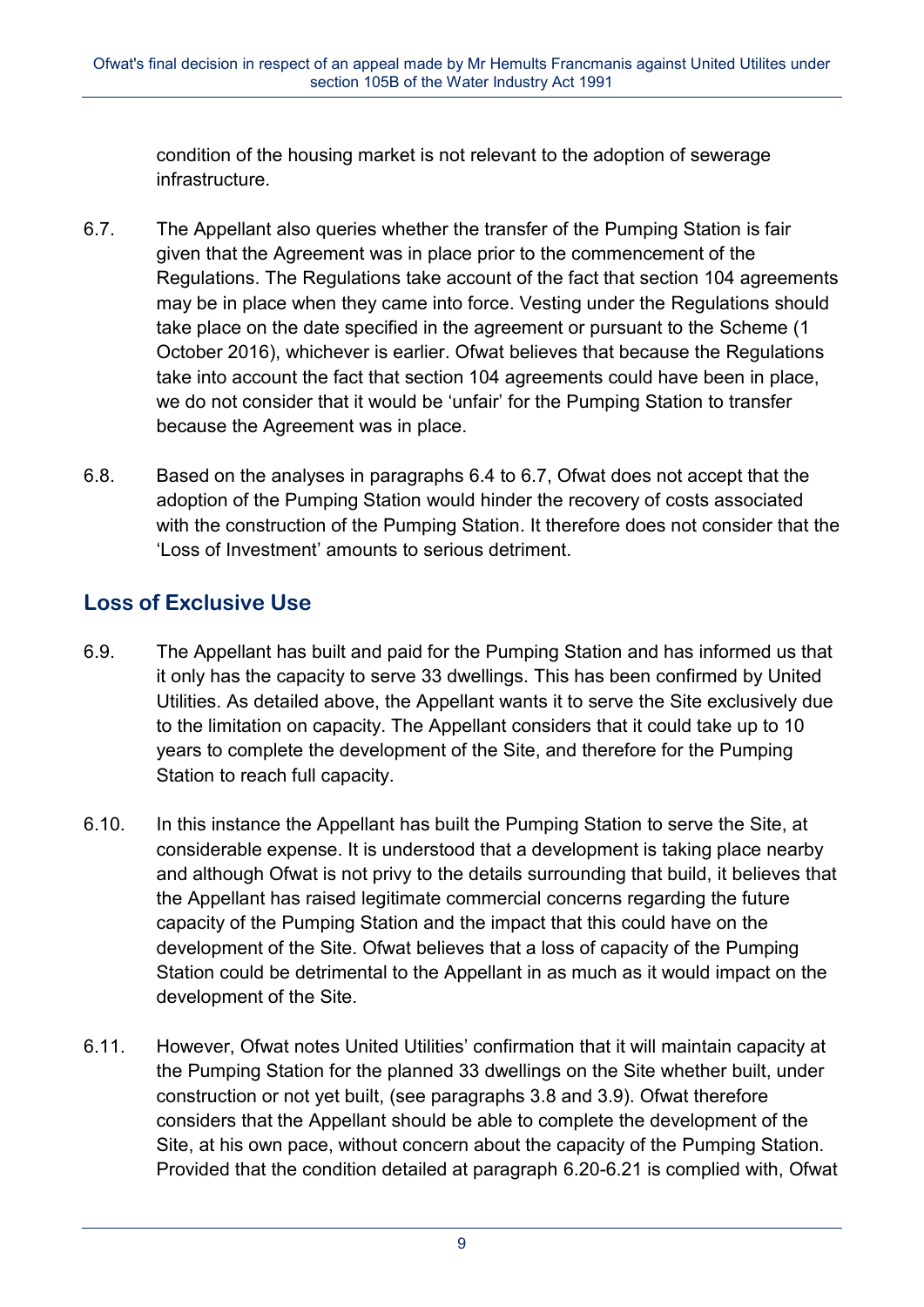does not consider that the 'Loss of Exclusive Use' amounts to serious detriment.

## **Safeguarding the capacity of the Pumping Station**

- 6.12. The Appellant is in the process of applying for permission for the New Development and believes that any upgrades to the Pumping Station that are required for it should be funded by United Utilities. As at the date when the Appellant made his representations to our draft decision, he had not submitted a planning application and consequently did not have permission to carry out work on the New Development. It is clear from United Utilities' clarifications that they would expect to recoup costs from developers if the Pumping Station required upgrading before a connection to it could be made. Ofwat considers that, in order for there to be serious detriment, there has to be an actual effect. Given that the New Development has not received planning permission, and therefore any conditions regarding the drainage of it are not known, Ofwat considers that this issue amounts to speculation, and therefore there can be no serious detriment to the Appellant with regard to it on the transfer of the Pumping Station. Further, Ofwat considers United Utilities' approach to the funding of an upgrade of the Pumping Station, should it be required by those developments that are not the Site, to be reasonable.
- 6.13. For the reasons stated above, Ofwat will not therefore direct United Utilities in the manner requested by the Appellant.

## **Financial compensation – Loss of Investment**

- 6.14. The provision of the Pumping Station (and the associated issues which are detailed at paragraph 4.2(ii)) resulted from the planning permission granted by the The granting of planning permission preceded the Agreement which confirms the Appellant's "intention that the Pumping Station should ultimately be adopted."
- 6.15. In Ofwat's view, whether the Pumping Station transfers under the Agreement or under the Scheme the result, in terms of any 'indirect financial loss', will be the same because the building of the Pumping Station pre-dates either of these events. Any issues about this indirect financial loss should have been raised by the Appellant at the planning stage or at the time the Agreement was being negotiated. Ofwat does not consider, therefore, that any indirect financial loss would have an impact on the transfer of the Pumping Station under the Scheme and therefore would amount to serious detriment.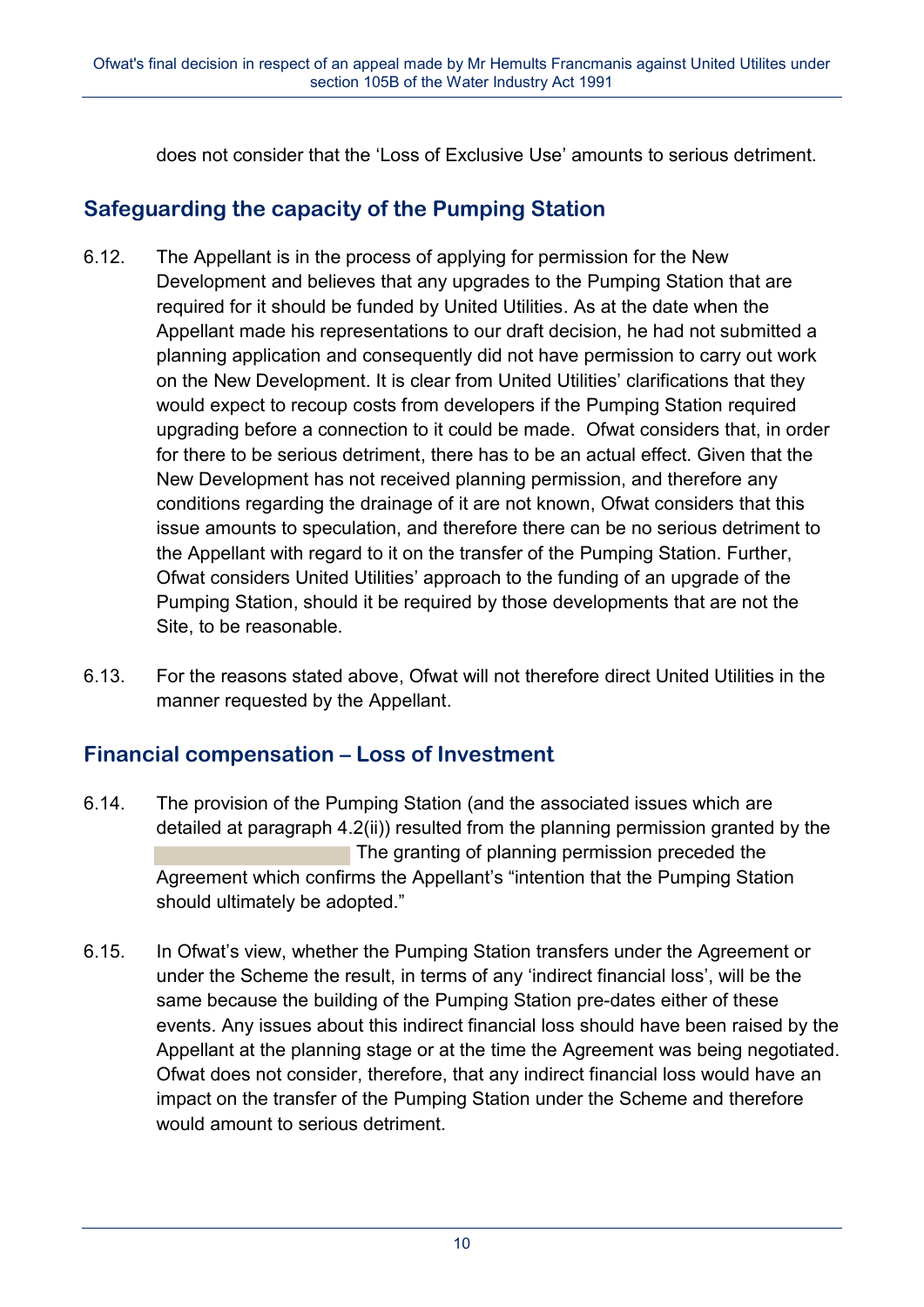## **Timing of the adoption**

6.16. United Utilities cannot adopt the Pumping Station under the Agreement until the trigger point stated in the Agreement has been reached. Given that the Agreement remains valid (until 1 October 2016), Ofwat neither has the power to overturn it or amend its terms.

## **European Convention on Human Rights**

6.17. Ofwat also notes that it has considered separately the Appellants' appeal by reference to the Appellant's rights under the European Convention on Human Rights, notably Article 1 of the First Protocol to the Convention. Ofwat's view is that the payment of compensation to the Appellant on the transfer of the Pumping Station would not be necessary to ensure a fair balance between his and the public interests in a more integrated sewerage system*.* Furthermore, we do not consider that the Appellant would suffer serious detriment if compensation were not paid to him on a transfer of the Pumping Station to United Utilities.

## **Conclusion**

- 6.18. Ofwat concludes that United Utilities should adopt the Pumping Station under the terms of the Agreement or with effect from the date specified in the Notice, whichever is earlier.
- 6.19. In making its decision under section 105B(9)(a) of the Act, Ofwat is able to specify conditions to the transfer of the Pumping Station. As detailed above, Ofwat considers that the Appellant would suffer serious detriment on the transfer of the Pumping Station if its capacity is taken up by a different development before the Appellant's development of the Site is complete. The assurances provided by United Utilities and the condition detailed below should remove this concern.

## **Conditional Transfer**

- 6.20. Ofwat therefore imposes the following condition on United Utilities which must be agreed by United Utilities in writing to Ofwat before transfer will take place:
- 6.21. United Utilities
	- will not permit the Pumping Station to be used by another development whilst the Site is still being developed unless and until the capacity of the Pumping Station has been increased at no cost to the Appellant;